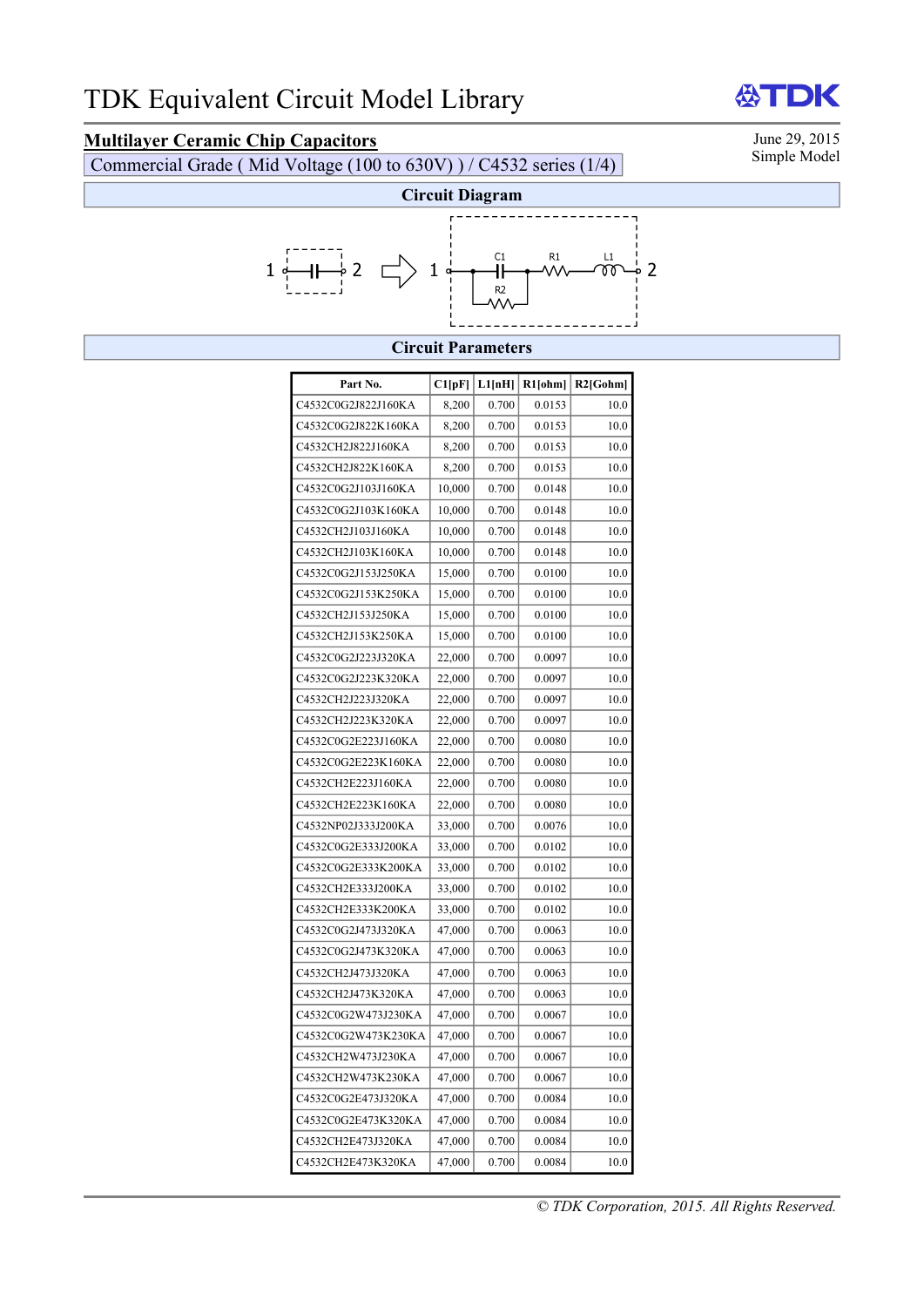# **Multilayer Ceramic Chip Capacitors**<br>Commercial Grade (Mid Voltage (100 to 630V) ) / C4532 series (2/4) Simple Model

Commercial Grade ( Mid Voltage (100 to 630V) ) / C4532 series (2/4)

TDK



#### **Circuit Parameters**

| Part No.            | Cl[pF]  | L1[nH] | R1[ohm] | $R2$ [Gohm] |
|---------------------|---------|--------|---------|-------------|
| C4532C0G2A473J200KA | 47,000  | 0.700  | 0.0076  | 10.0        |
| C4532C0G2A473K200KA | 47,000  | 0.700  | 0.0076  | 10.0        |
| C4532CH2A473J200KA  | 47,000  | 0.700  | 0.0076  | 10.0        |
| C4532CH2A473K200KA  | 47,000  | 0.700  | 0.0076  | 10.0        |
| C4532C0G2W683J320KA | 68,000  | 0.700  | 0.0051  | 7.35        |
| C4532C0G2W683K320KA | 68,000  | 0.700  | 0.0051  | 7.35        |
| C4532CH2W683J320KA  | 68,000  | 0.700  | 0.0051  | 7.35        |
| C4532CH2W683K320KA  | 68,000  | 0.700  | 0.0051  | 7.35        |
| C4532C0G2E683J230KN | 68,000  | 0.700  | 0.0062  | 7.35        |
| C4532C0G2E683K230KN | 68,000  | 0.700  | 0.0062  | 7.35        |
| C4532CH2E683J230KN  | 68,000  | 0.700  | 0.0062  | 7.35        |
| C4532CH2E683K230KN  | 68,000  | 0.700  | 0.0062  | 7.35        |
| C4532C0G2A683J250KA | 68,000  | 0.700  | 0.0066  | 7.35        |
| C4532C0G2A683K250KA | 68,000  | 0.700  | 0.0066  | 7.35        |
| C4532CH2A683J250KA  | 68,000  | 0.700  | 0.0066  | 7.35        |
| C4532CH2A683K250KA  | 68,000  | 0.700  | 0.0066  | 7.35        |
| C4532C0G2E104J320KN | 100,000 | 0.700  | 0.0055  | 5.00        |
| C4532C0G2E104K320KN | 100,000 | 0.700  | 0.0055  | 5.00        |
| C4532CH2E104J320KN  | 100,000 | 0.700  | 0.0055  | 5.00        |
| C4532CH2E104K320KN  | 100,000 | 0.700  | 0.0055  | 5.00        |
| C4532NP02E104J320KN | 100,000 | 0.700  | 0.0051  | 5.00        |
| C4532C0G2A104J320KA | 100,000 | 0.700  | 0.0053  | 5.00        |
| C4532C0G2A104K320KA | 100,000 | 0.700  | 0.0053  | 5.00        |
| C4532CH2A104J320KA  | 100,000 | 0.700  | 0.0053  | 5.00        |
| C4532CH2A104K320KA  | 100,000 | 0.700  | 0.0053  | 5.00        |
| C4532JB2J683K160KA  | 68,000  | 0.700  | 0.0232  | 7.35        |
| C4532JB2J683M160KA  | 68,000  | 0.700  | 0.0232  | 7.35        |
| C4532X7R2J683K160KA | 68,000  | 0.700  | 0.0232  | 7.35        |
| C4532X7R2J683M160KA | 68,000  | 0.700  | 0.0232  | 7.35        |
| C4532JB2J104K230KA  | 100,000 | 0.700  | 0.0182  | 5.00        |
| C4532JB2J104M230KA  | 100,000 | 0.700  | 0.0182  | 5.00        |
| C4532X5R2J104K230KA | 100,000 | 0.700  | 0.0182  | 5.00        |
| C4532X5R2J104M230KA | 100,000 | 0.700  | 0.0182  | 5.00        |
| C4532X7R2J104K230KA | 100,000 | 0.700  | 0.0182  | 5.00        |
| C4532X7R2J104M230KA | 100,000 | 0.700  | 0.0182  | 5.00        |
| C4532X7T2J154K160KC | 150,000 | 0.700  | 0.0173  | 3.33        |
| C4532X7T2J154M160KC | 150,000 | 0.700  | 0.0173  | 3.33        |

**AAT**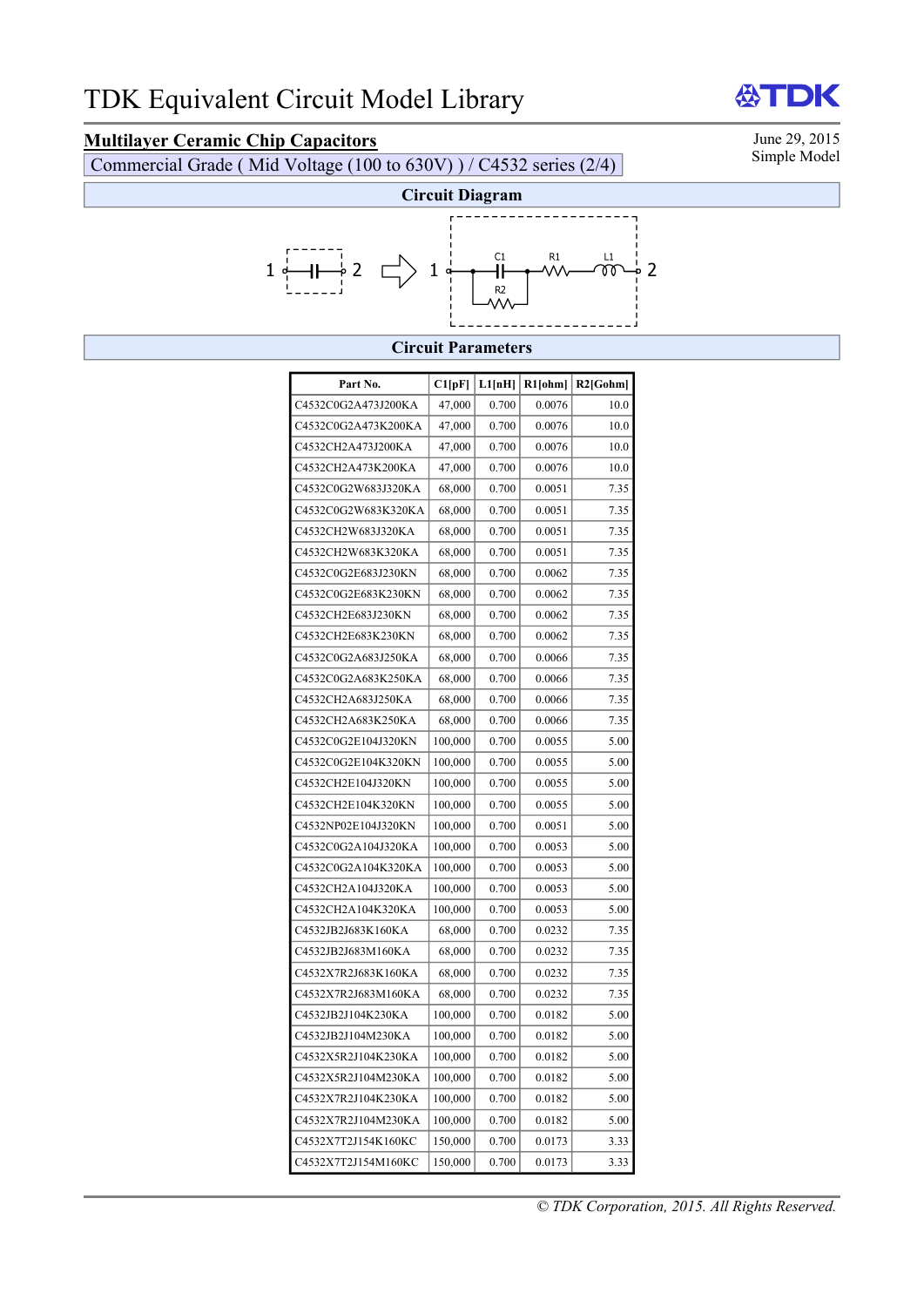# **Multilayer Ceramic Chip Capacitors**<br>Commercial Grade (Mid Voltage (100 to 630V) ) / C4532 series (3/4) Simple Model

Commercial Grade ( Mid Voltage (100 to 630V) ) / C4532 series (3/4)



#### **Circuit Parameters**

| Part No.            | Cl[pF]    | L1[nH] | R1[ohm] | $R2$ [Gohm] |
|---------------------|-----------|--------|---------|-------------|
| C4532JB2E154K160KA  | 150,000   | 0.700  | 0.0198  | 3.33        |
| C4532JB2E154M160KA  | 150,000   | 0.700  | 0.0198  | 3.33        |
| C4532X7R2E154K160KA | 150,000   | 0.700  | 0.0198  | 3.33        |
| C4532X7R2E154M160KA | 150,000   | 0.700  | 0.0198  | 3.33        |
| C4532X7T2J224K200KC | 220,000   | 0.700  | 0.0134  | 2.27        |
| C4532X7T2J224M200KC | 220,000   | 0.700  | 0.0134  | 2.27        |
| C4532JB2E224K230KA  | 220,000   | 0.700  | 0.0112  | 2.27        |
| C4532JB2E224M230KA  | 220,000   | 0.700  | 0.0112  | 2.27        |
| C4532X7R2E224K230KA | 220,000   | 0.700  | 0.0112  | 2.27        |
| C4532X7R2E224M230KA | 220,000   | 0.700  | 0.0112  | 2.27        |
| C4532X7T2J304K250KA | 300,000   | 0.700  | 0.0106  | 1.67        |
| C4532X7T2J304M250KA | 300,000   | 0.700  | 0.0106  | 1.67        |
| C4532X7T2W334K160KA | 330,000   | 0.700  | 0.0107  | 1.52        |
| C4532X7T2W334M160KA | 330,000   | 0.700  | 0.0107  | 1.52        |
| C4532JB2E334K230KA  | 330,000   | 0.700  | 0.0103  | 1.52        |
| C4532JB2E334M230KA  | 330,000   | 0.700  | 0.0103  | 1.52        |
| C4532X5R2E334K230KA | 330,000   | 0.700  | 0.0103  | 1.52        |
| C4532X5R2E334M230KA | 330,000   | 0.700  | 0.0103  | 1.52        |
| C4532X7R2E334K230KA | 330,000   | 0.700  | 0.0103  | 1.52        |
| C4532X7R2E334M230KA | 330,000   | 0.700  | 0.0103  | 1.52        |
| C4532X7T2W474K230KA | 470,000   | 0.700  | 0.0075  | 1.06        |
| C4532X7T2W474M230KA | 470,000   | 0.700  | 0.0075  | 1.06        |
| C4532JB2E474K230KA  | 470,000   | 0.700  | 0.0095  | 1.06        |
| C4532JB2E474M230KA  | 470,000   | 0.700  | 0.0095  | 1.06        |
| C4532X5R2E474K230KA | 470,000   | 0.700  | 0.0095  | 1.06        |
| C4532X5R2E474M230KA | 470,000   | 0.700  | 0.0095  | 1.06        |
| C4532X7R2E474K230KA | 470,000   | 0.700  | 0.0095  | 1.06        |
| C4532X7R2E474M230KA | 470,000   | 0.700  | 0.0095  | 1.06        |
| C4532X7T2E684K160KA | 680,000   | 0.700  | 0.0077  | 0.735       |
| C4532X7T2E684M160KA | 680,000   | 0.700  | 0.0077  | 0.735       |
| C4532JB2A684K230KA  | 680,000   | 0.700  | 0.0075  | 0.735       |
| C4532JB2A684M230KA  | 680,000   | 0.700  | 0.0075  | 0.735       |
| C4532X7R2A684K230KA | 680,000   | 0.700  | 0.0075  | 0.735       |
| C4532X7R2A684M230KA | 680,000   | 0.700  | 0.0075  | 0.735       |
| C4532X7T2E105K250KA | 1,000,000 | 0.700  | 0.0061  | 0.500       |
| C4532X7T2E105M250KA | 1,000,000 | 0.700  | 0.0061  | 0.500       |
| C4532JB2A105K230KA  | 1,000,000 | 0.700  | 0.0060  | 0.500       |